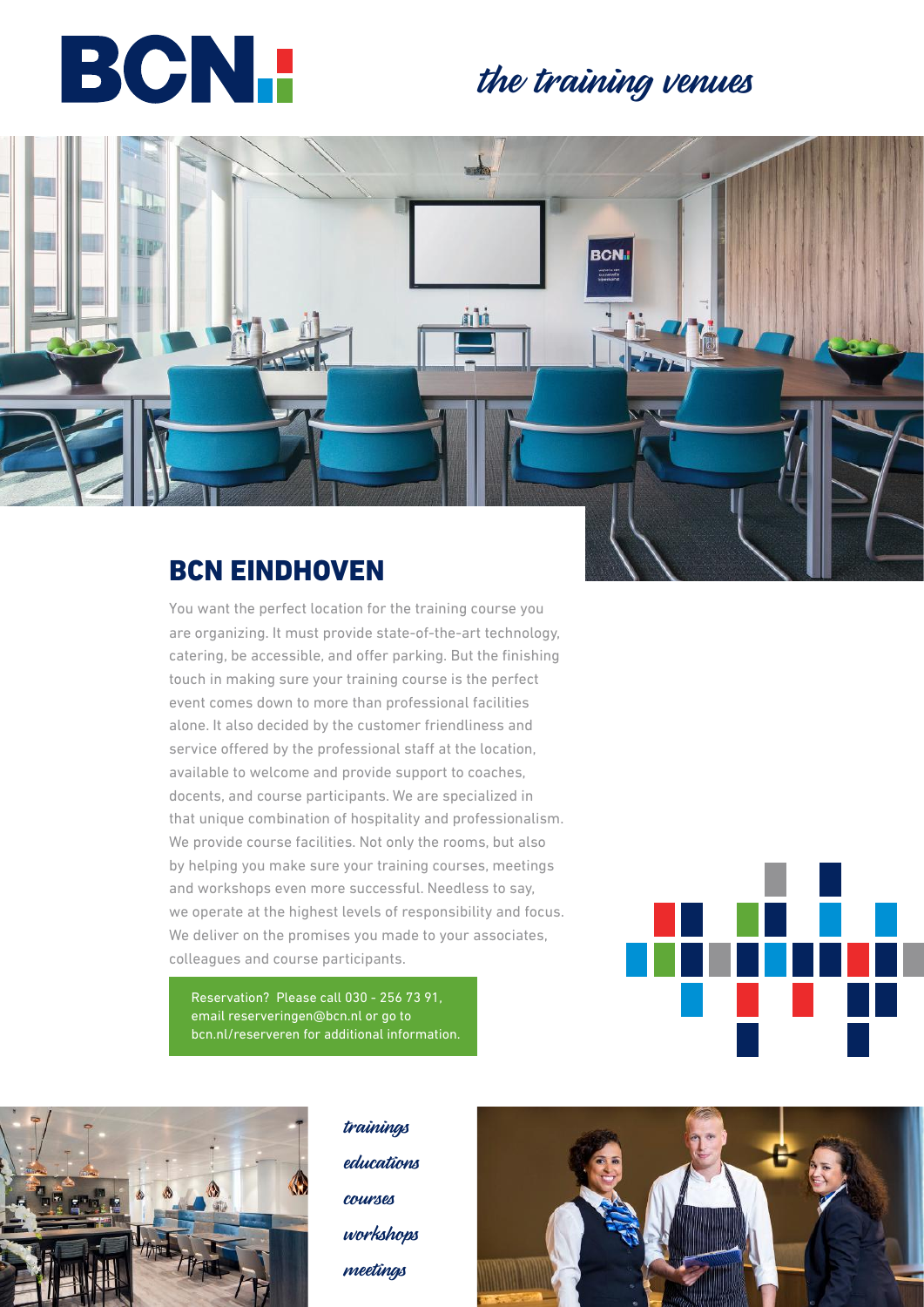

# the training venues





### CONTENT

| FACTSHEET BCN EINDHOVEN     |   |
|-----------------------------|---|
| <b>FACTSHEET ICT CENTRE</b> |   |
| HOW TO GET TO BCN           | 5 |
| <b>MEETING PACKAGES</b>     |   |
| <b>FLOOR PLAN 4th</b>       |   |

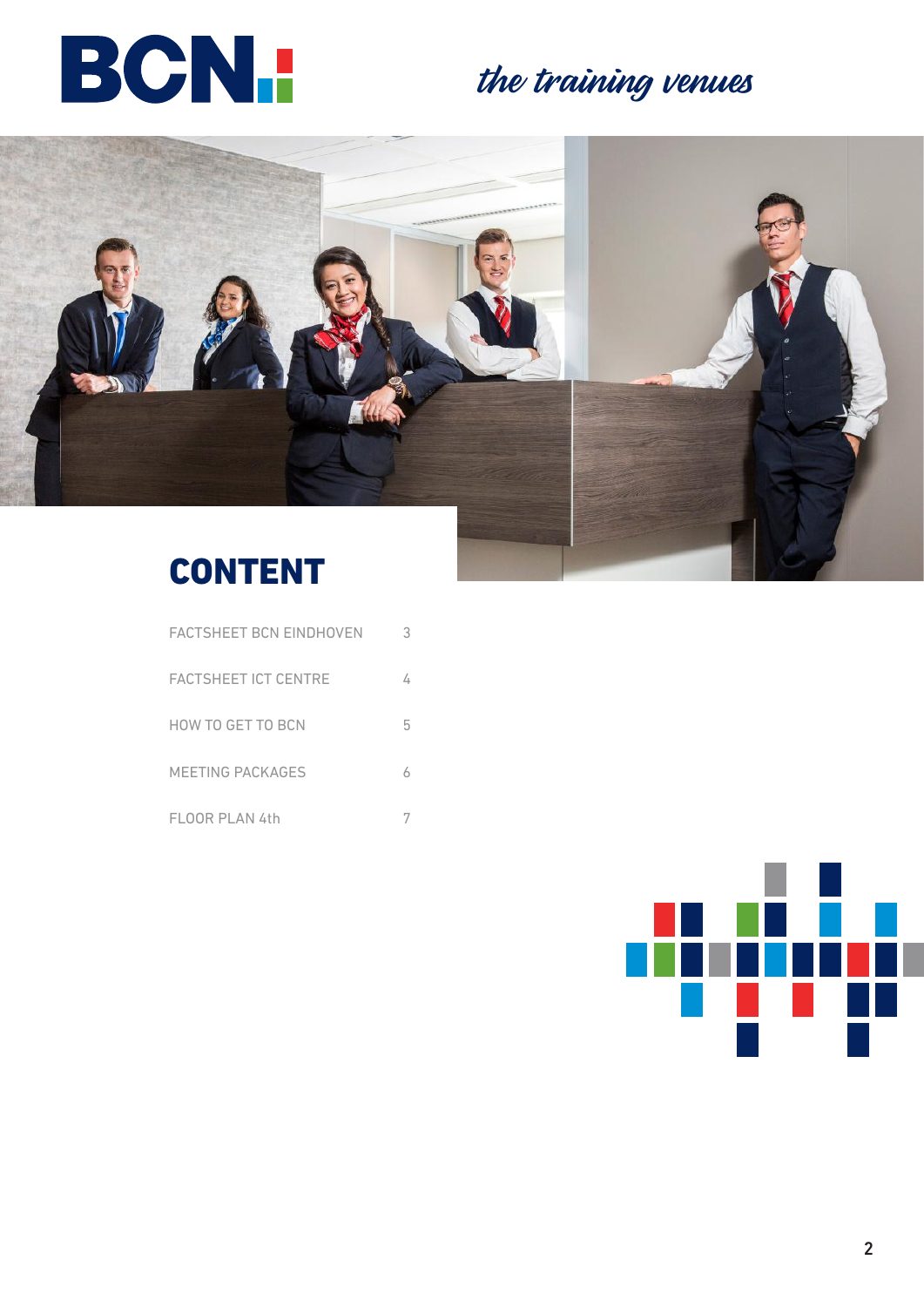## FACTSHEET BCN EINDHOVEN



### **BCN EINDHOVEN**

**Kennedyplein 204 5611 ZT Eindhoven | Telephone: +31 (0) 40-214 60 60 eindhoven@bcn.nl | www.bcn.nl For navigation system parking garage P1: Kennedyplein 400.**

We think it is important that our customers and students can easily reach us by public transport and by car. This allows them to choose for themselves which mode of transport they prefer. At the same time, we see that more and more clients are encouraging their participants to travel by public transport. Given the traffic congestion, loss of time and CO2 emissions in cars, we understand that. We ourselves also like a good balance between people, planet and profit. But of course you can choose. And whatever you choose, you are always on your way to BCN.

|        | Type of room | m <sup>2</sup> | Height           |                          | U-shapedCarré/square Cabaret Theatre School |                          |                          |                          | Exam                     |        | <b>Circle Reception</b>  | Lunch                    | <b>Dinner</b>            |  |
|--------|--------------|----------------|------------------|--------------------------|---------------------------------------------|--------------------------|--------------------------|--------------------------|--------------------------|--------|--------------------------|--------------------------|--------------------------|--|
| ROOM   | C            | 37             | 2.7 <sub>m</sub> | 12                       | 15                                          | 18                       | 25                       | 18                       |                          | 12     | $\overline{\phantom{a}}$ |                          | $\sim$                   |  |
| PER    | D            | 58             | 2.7 <sub>m</sub> | 16                       | 20                                          | 24                       | 35                       | 18                       |                          | 20     | $\overline{\phantom{a}}$ | $\overline{\phantom{0}}$ | $\overline{\phantom{a}}$ |  |
| ≻<br>ᄂ | E.           | 70             | 2.7 <sub>m</sub> | 20                       | 23                                          | 32                       | 60                       | 24                       | $12 \overline{ }$        | 24     | $\overline{\phantom{a}}$ |                          | $\sim$                   |  |
| ą<br>⋖ | Е.           | 180            | 2.7 <sub>m</sub> | 40                       | 46                                          | 90                       | 100                      | 48                       | 50                       | 50     | $\overline{\phantom{0}}$ | $\overline{\phantom{0}}$ | $\sim$                   |  |
| ت      | Restaurant   | 200            | 2.7 <sub>m</sub> | $\overline{\phantom{0}}$ | $\sim$                                      | $\overline{\phantom{a}}$ | $\overline{\phantom{a}}$ | $\overline{\phantom{0}}$ | $\overline{\phantom{a}}$ | $\sim$ | 245                      | 218                      | 218                      |  |

### **BCN Eindhoven:**

- 23 modern and stylishly furnished rooms
- Trainingrooms for 2 140 people
- Easily accessible by public transport or car
- Plenty of parking spaces (paid)
- Within walking distance of NS station Eindhoven
- Very conveniently located, with immediate access to all highways
- Restaurant for lunch and dinner
- Fully equipped computer rooms

#### **BCN packages include:**

- Free cable internet and Wi-Fi
- Beamer and projection screen
- Whiteboard and flip-over
- Integrated audio system for presentations
- Comfortable chairs (EN 1335)
- Climate control system in every room
- Separate switches for lighting to ensure excellent screen visibility
- Notebooks, name tags and pens
- Every room is stocked with fizzy and flat water
- Coach's kit with useful office tools
- Copy service for coaches and docents
- Flower service for exams
- All rooms can be closed
- All rooms have access to daylight
- Fruit is always available at our front desk
- Energy Breaks with healthy snacks and juices

### **On the same floor:**

• Attractive coffee lounges,

excellent for use as break rooms

- Unlimited coffee, tea and soft drinks
- Selection of biscuits and sweets
- Free Wi-Fi



### **REQUEST QUOTE**

Please contact our reservations department to:

- Check availability for multiple locations
- Request information and quotes instantly
- Expect a reply within two hours.

Our professional staff of the Reservations Department will be delighted to help you find the right venue. Please call 030 - 256 73 91.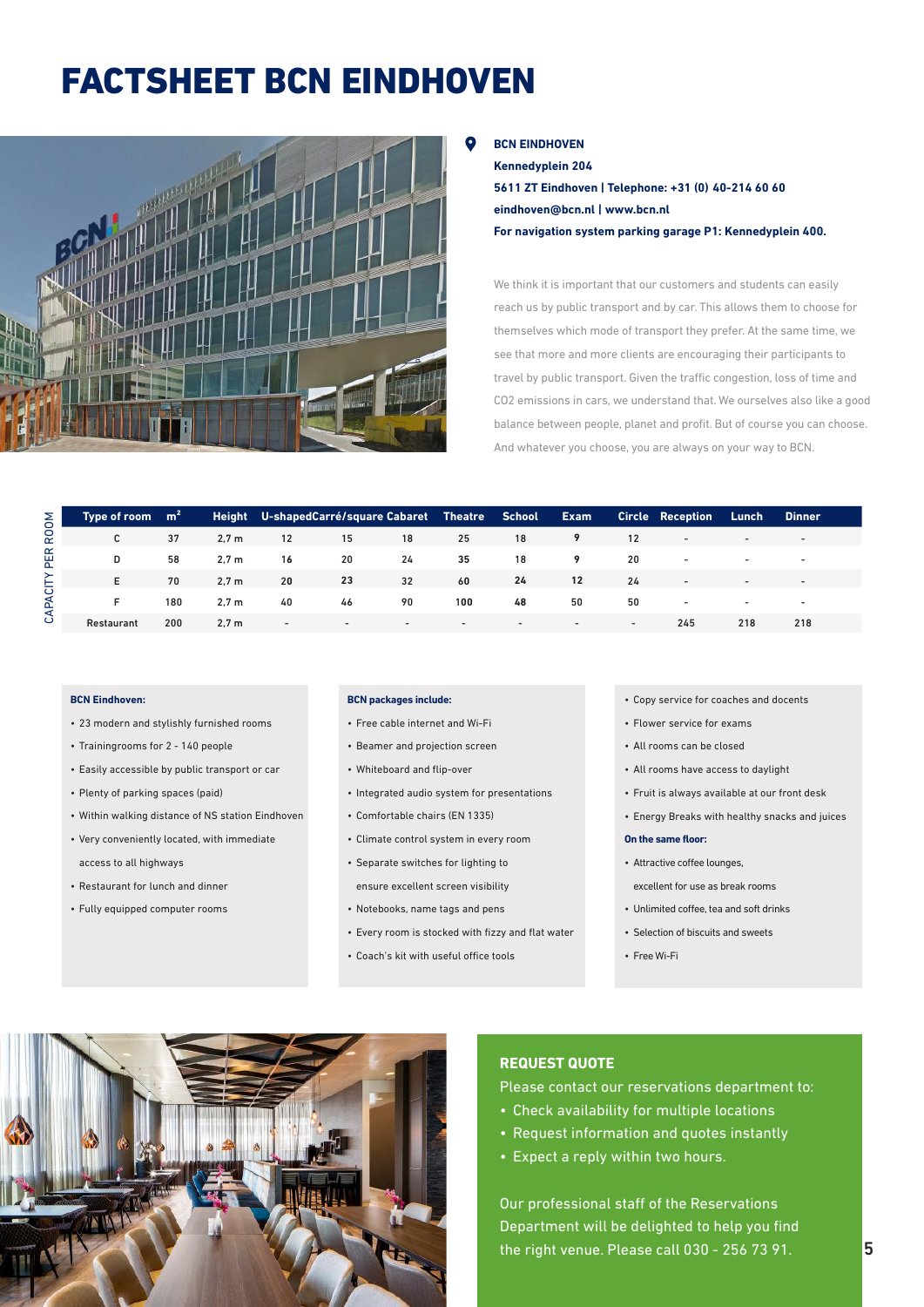### FACTSHEET BCN ICT CENTRE



At BCN various locations, in various cities you can hire computer rooms, fully-equipped with desktop PCs. The layout of all computer rooms is fixed, with desktop computers located around the edge of the room and a trainingsroom layout in the middle of the room.

All computers are standardly equipped with the latest Windows and Office version. Should you need to install other types of sotware, please contact our reservations department for the possibilities. The minimum screen size of all computers is 23 inches.

At BCN we can provide various types of ICT training. Our reservations department will be happy to advise you on finding the right room and the right type of computer.

| HIRE             | Location                                | City      | Capacity* excl. docent/trainer | Room hire |  |  |
|------------------|-----------------------------------------|-----------|--------------------------------|-----------|--|--|
| ROOM<br>TER<br>ä | <b>BCN ICT Centre Amsterdam Arena</b>   | Amsterdam | 12                             | € 680.00  |  |  |
|                  | <b>BCN ICT Centre Utrecht</b>           | Utrecht   | 12                             | € 680.00  |  |  |
|                  | <b>BCN ICT Centre Rotterdam</b>         | Rotterdam | 12                             | € 520.00  |  |  |
|                  | <b>BCN ICT Centre Eindhoven</b>         | Eindhoven | 12                             | € 520.00  |  |  |
| ŠΣ<br>Ċ          | The room hire eveludes the lungh buffet |           |                                |           |  |  |

The room hire excludes the lunch buffet.

\* BCN also has sufficient connections to provide training via laptops. Ideal for large groups. Enquire about the possibilities!

### **Installation costs**

We charge € 60.00 per hour to install any specific programs or images you may require. Room hire includes a one-hour installation cost as service; extra hours are calculated on the basis of actual costs, using the above installation rate.

A virtual exchange server runs on the teacher's desk enabling e-mail via Outlook. Other programs can be installed according to your requirements.

#### **Booking system**

BCN has an individual booking system specially for computer trainings.This enables us to ensure that we provide the right room, the right type of computer and successful program installation.

#### **Included in the room hire**

- Audiovisual equipment
- (projector, sound system and projector screen)
- Whiteboard and marker pens
- Writing pads, pens.
- Every room is stocked with fizzy and flat water
- Free use of fibre optic internet in the room
- Desktop computers provided with Office programs
- Unlimited coffee, tea and soft drinks with treats in the Coffee Lounge
- Fruit is always available at our front desk
- Energy Breaks with healthy snacks and juices



### **REQUEST QUOTE**

Please contact our reservations department to:

- Check availability for multiple locations
- Request information and quotes instantly
- Expect a reply within two hours.

Our professional staff of the Reservations Department will be delighted to help you find the right venue. Please call 030 - 256 73 91.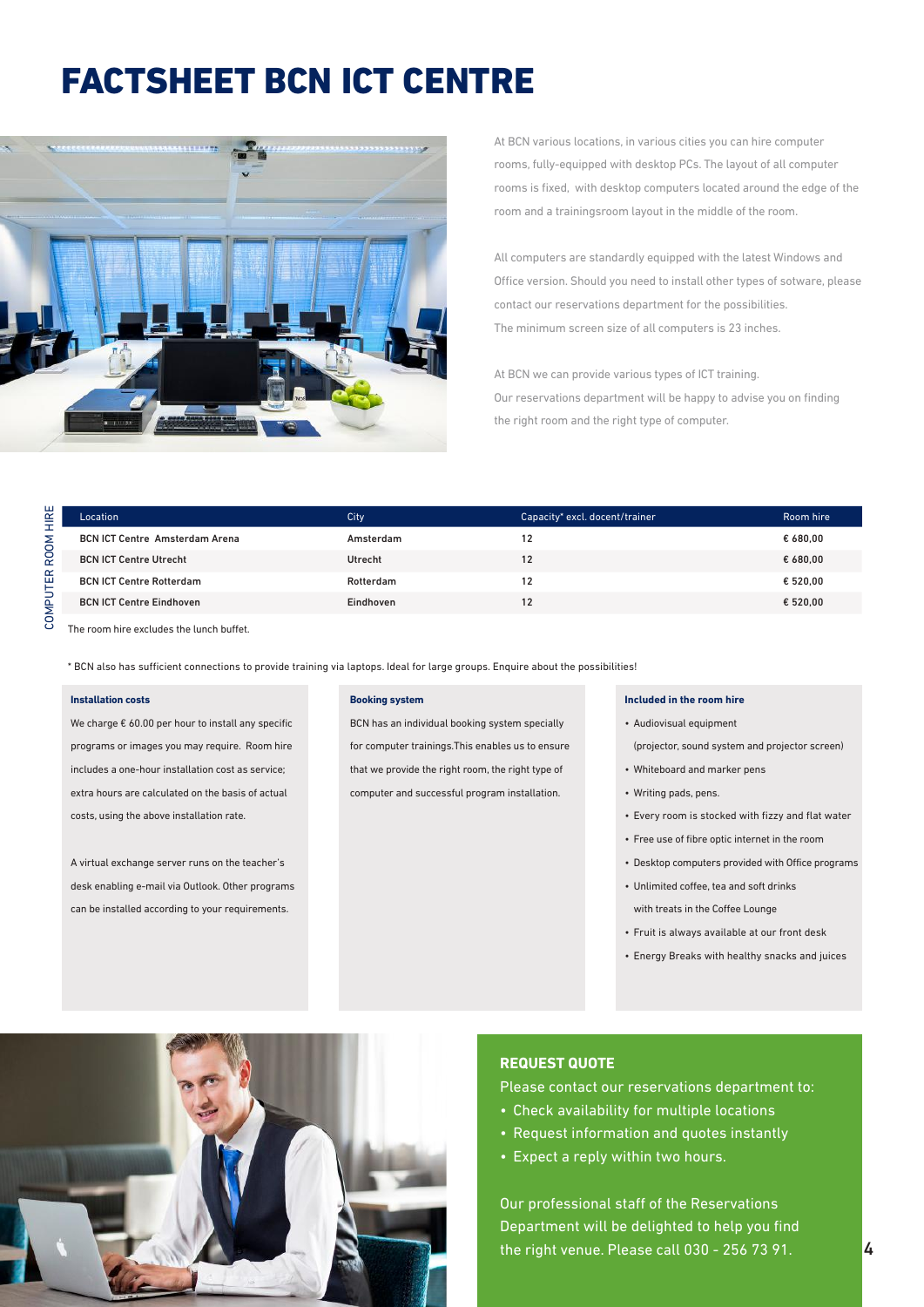### HOW TO GET TO BCN EINDHOVEN



**BCN EINDHOVEN**

**Kennedyplein 204 5611 ZT Eindhoven | Telephone: +31 (0) 40-214 6060 eindhoven@bcn.nl | www.bcn.nl For your navigation system: Parking garage P1: Kennedyplein 400**

### **ccessibility**

⇔ Follow the A2 and A58: then follow the A50, take exit 6-Ekkersrijt Exit 7 towards center. Follow John F Kennedy Avenue 7 km. Continue straight onto Kennedyplein.

 $\leftrightarrow$ NS Station: Eindhoven. BCN Eindhoven is located obliquely opposite the exit of the station on the right side of the bus stops.

 $\Box$ Parking garage P1 Parking Kennedyplein, Kennedyplein 400. 799 parking spaces with 4 charging points, paid.

### PUBLIC TRANSPORT

BCN Eindhoven is located at walking distance from train station Eindhoven CS.

### **BY FOOT**

Exit the central station hall on the north end (near the bus station). Keep right, cross the crosswalk, and walk in the direction of the Technical University. After crossing the crosswalk, continue walking straight ahead. BCN is in the first building on your right. Enter the main entrance through the revolving doors. BCN Eindhoven is on the first floor at the top of the stairs.

#### **PRIVATE TRANSPORT:**

Southbound by A2 and A58: continue on A50, Exit 6-Ekkersrijt, continue to Exit 7 to Centrum. Follow John F. Kennedylaan for 7 km. At the end of the John F. Kennedylaan, take the through lane after passing yellow cones on your left. Continue straight at the traffic lights, cross the bicycle path, and turn left immediately after. You are now at the entrance of parking garage P1 (on your left).

Northbound on A2: continue on A2 to Leenderweg in Eindhoven by taking Exit 29 – 33 toward E34/Airport/Veldhoven/Waalre/Venlo/Eindhoven. From here, continue on Leenderweg. Follow Piuslaan and Professor Doctor Dorgelolaan to Kennedyplein/ Centrum. Follow signs P1 for parking garage.

Northbound by A67: continue on A67 to Leenderweg in Eindhoven by taking Exit 29–33-Veldhoven. From here, continue on Leenderweg. Take Piuslaan and Professor Doctor Dorgelolaan to Kennedyplein/ Centrum. Follow signs P1 for parking garage.

### **PARKING**

Parking garage P1 Parking Kennedyplein, Kennedyplein 400. 799 parking slots, including 4 electrical charging stations. Paid parking. When leaving the parking garage on floor 0, please keep right for our location at 204. You can pay your P1 parking ticket at the BCN front desk at a reduced rate using your debit card. A day ticket costs €12.50.

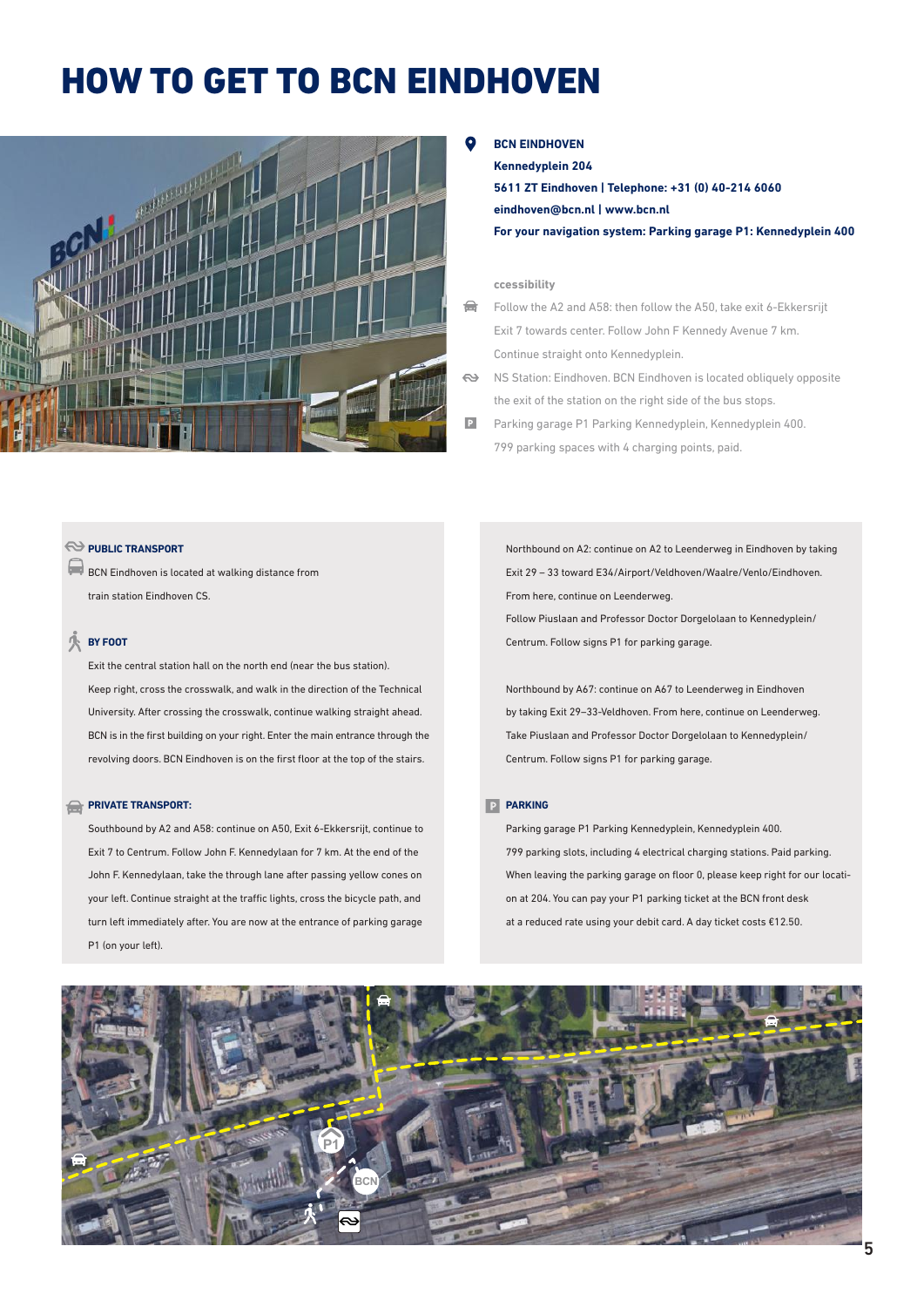### MEETING ROOM PACKAGES BCN EINDHOVEN



BCN has a number of practical meeting packages for you composed. Do you prefer to put together your own arrangement? Everything is possible! We offer different options for every one meeting a suitable arrangement.

Our employees from the reservations department are happy to advise you: 030 - 2 567 391.

#### **4-hour morning or afternoon package**

- Use of the meeting room for 4 hours
- Audiovisual equipment (projector, sound system and projector screen)
- Flipchart, paper and marker pens
- Writing pads, pens and mints
- Free use of fibre optic broadband in the room
- Unlimited fresh hot drinks, soft drinks and treats in the Coffee Lounge
- Water in the meeting room

#### **8-hour package with lunch buffet**

- Use of the meeting room for 8 hours
- Audiovisual equipment

(projector, sound system and projector screen)

- Flipchart, paper and marker pens
- Writing pads, pens and mints
- Free use of fibre optic broadband in the room
- Unlimited fresh hot drinks, soft drinks and treats in the Coffee Lounge
- Water in the meeting room
- Extensive lunch buffet in the attractive restaurant

#### **12-hour packa**

- Use of the meeting room for 12 hours
- Audiovisual equipment
- (projector, sound system and projector screen)
- Flipchart, paper and marker pens
- Writing pads, pens and mints
- Free use of fibre optic broadband in the room
- Unlimited fresh hot drinks, soft drinks and treats in the Coffee Lounge
- Water in the meeting room
- Extensive lunch buffet in the attractive restaurant
- Hot snack
- Chef's 3-course menu

A minimum of 5 people is required to book these packages.

At the afternoon-evening 8-hour package the lunch buffet is replaced with a sandwich buffet including hot snacks or a bowl of soup, or a hot dish of the day.



trainings educations courses workshops meetings